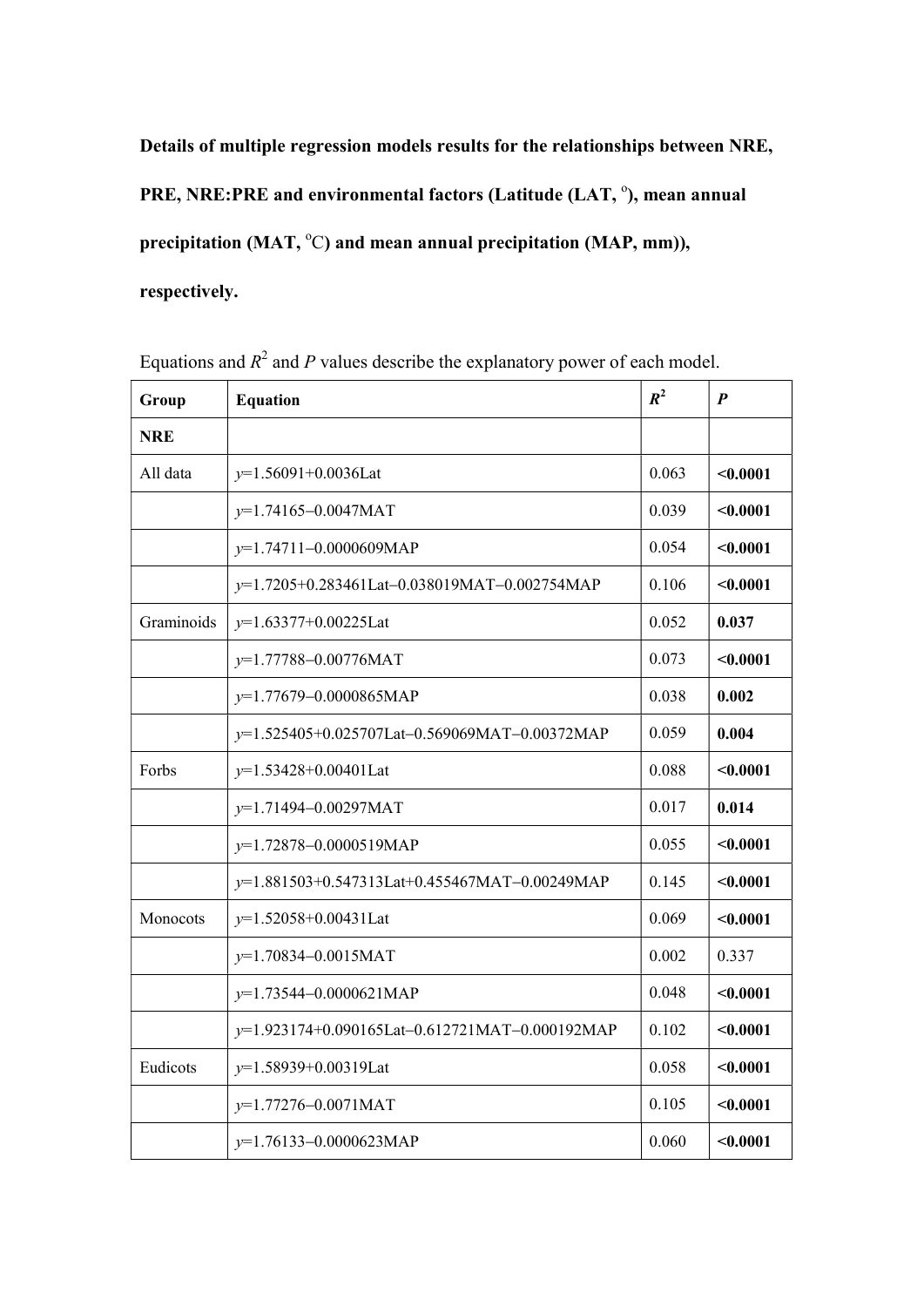|            | y=1.039314+0.514526Lat+0.47502MAT-0.00428MAP   | 0.133 | $0.0001$ |
|------------|------------------------------------------------|-------|----------|
|            |                                                |       |          |
| <b>PRE</b> |                                                |       |          |
| All data   | $y=1.67742+0.00278$ Lat                        | 0.076 | $0.0001$ |
|            | $y=1.82743 - 0.00434 MAT$                      | 0.059 | < 0.0001 |
|            | $y=1.82165-0.0000405MAP$                       | 0.055 | $0.0001$ |
|            | y=1.463987+0.256038Lat-0.152148MAT-0.000796MAP | 0.189 | $0.0001$ |
| Graminoids | $y=1.71335+0.00248$ Lat                        | 0.062 | 0.001    |
|            | $y=1.86398-0.00611$ MAT                        | 0.119 | < 0.0001 |
|            | $y=1.85218-0.0000485MAP$                       | 0.041 | 0.007    |
|            | y=1.716721+0.150796Lat-0.743164MAT+0.001219MAP | 0.134 | $0.0001$ |
| Forbs      | $y=1.67729+0.00234$ Lat                        | 0.049 | $0.0001$ |
|            | $y=1.79375-0.00275MAT$                         | 0.020 | 0.023    |
|            | $y=1.79524-0.0000323MAP$                       | 0.040 | 0.002    |
|            | y=1.998607+0.384289Lat+0.592512MAT-0.003873MAP | 0.088 | 0.0003   |
| Monocots   | $y=1.55926+0.00504$ Lat                        | 0.162 | $0.0001$ |
|            | $y=1.82846-0.00765$ MAT                        | 0.116 | $0.0001$ |
|            | $y=1.82004-0.0000743MAP$                       | 0.162 | $0.0001$ |
|            | y=1.072710+0.211078Lat-0.582170MAT+0.005599MAP | 0.083 | 0.001    |
| Eudicots   | $y=1.74055+0.00176$ Lat                        | 0.042 | 0.003    |
|            | $y=1.83857-0.00304MAT$                         | 0.039 | 0.004    |
|            | $y=1.82611-0.0000174MAP$                       | 0.008 | 0.119    |
|            | y=1.487155+0.439232Lat+0.141750MAT-0.005656MAP | 0.251 | $0.0001$ |
|            |                                                |       |          |
| NRE:PRE    |                                                |       |          |
| All data   | $y=0.69622+0.00367$ Lat                        | 0.041 | $0.0001$ |
|            | $y=0.89795-0.00613\text{MAT}$                  | 0.040 | $0.0001$ |
|            | $y=0.8697-0.0000288MAP$                        | 0.022 | 0.003    |
|            | y=0.7126+0.00346Lat-0.00631MAT+0.005972MAP     | 0.124 | $0.0001$ |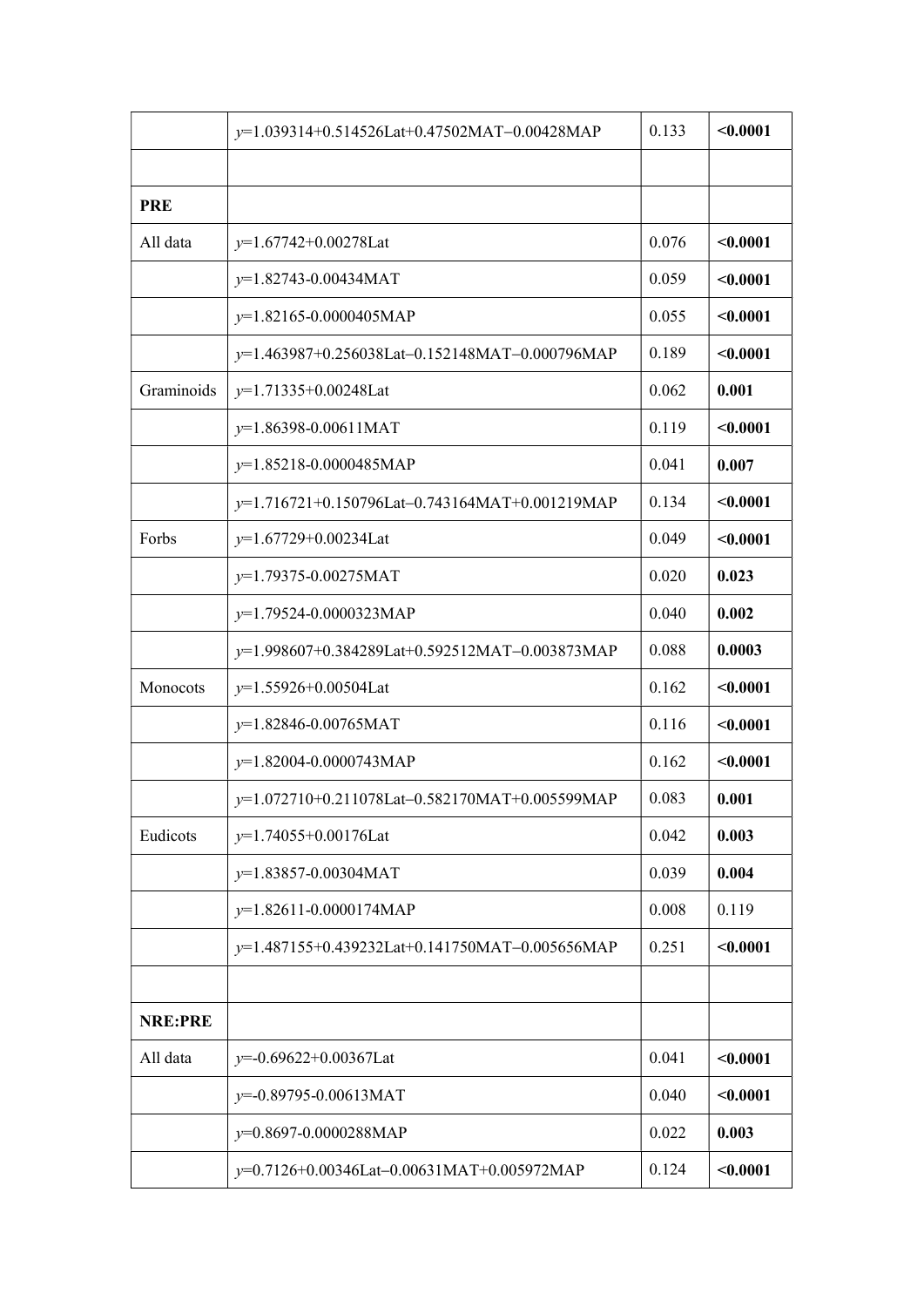| Graminoids | y=0.675212+0.00327Lat                            | 0.016 | 0.065    |
|------------|--------------------------------------------------|-------|----------|
|            | $y=0.871558-0.00767MAT$                          | 0.035 | 0.011    |
|            | $y=0.859-0.0000649MAP$                           | 0.003 | 0.226    |
|            | y=0.7986+0.001455Lat-0.006107MAT-0.0000048MAP    | 0.026 | 0.263    |
| Forbs      | $v=0.680155+0.00484$ Lat                         | 0.090 | $0.0001$ |
|            | $y=0.931163-0.00677MAT$                          | 0.066 | 0.0001   |
|            | $y=0.894-0.00003MAP$                             | 0.019 | 0.027    |
|            | $y=0.579+0.006801$ Lat-0.005365MAT+0.00008941MAP | 0.095 | 0.0002   |
| Monocots   | $y=0.640453+0.00426$ Lat                         | 0.017 | < 0.05   |
|            | $y=0.890308-0.0089MAT$                           | 0.001 | 0.407    |
|            | $y=0.89722 - 0.0000745 \text{MAP}$               | 0.014 | 0.268    |
|            | y=0.8294+0.00122Lat-0.008635MAT+0.00001656MAP    | 0.083 | 0.001    |
| Eudicots   | $y=0.791646+0.00222$ Lat                         | 0.052 | 0.001    |
|            | $y=0.883745-0.00548\text{MAT}$                   | 0.072 | 0.0001   |
|            | $y=0.8536-0.0000414MAP$                          | 0.034 | 0.007    |
|            | $y=0.5665+0.006125$ Lat-0.000483MAT-0.0000866MAP | 0.251 | $0.0001$ |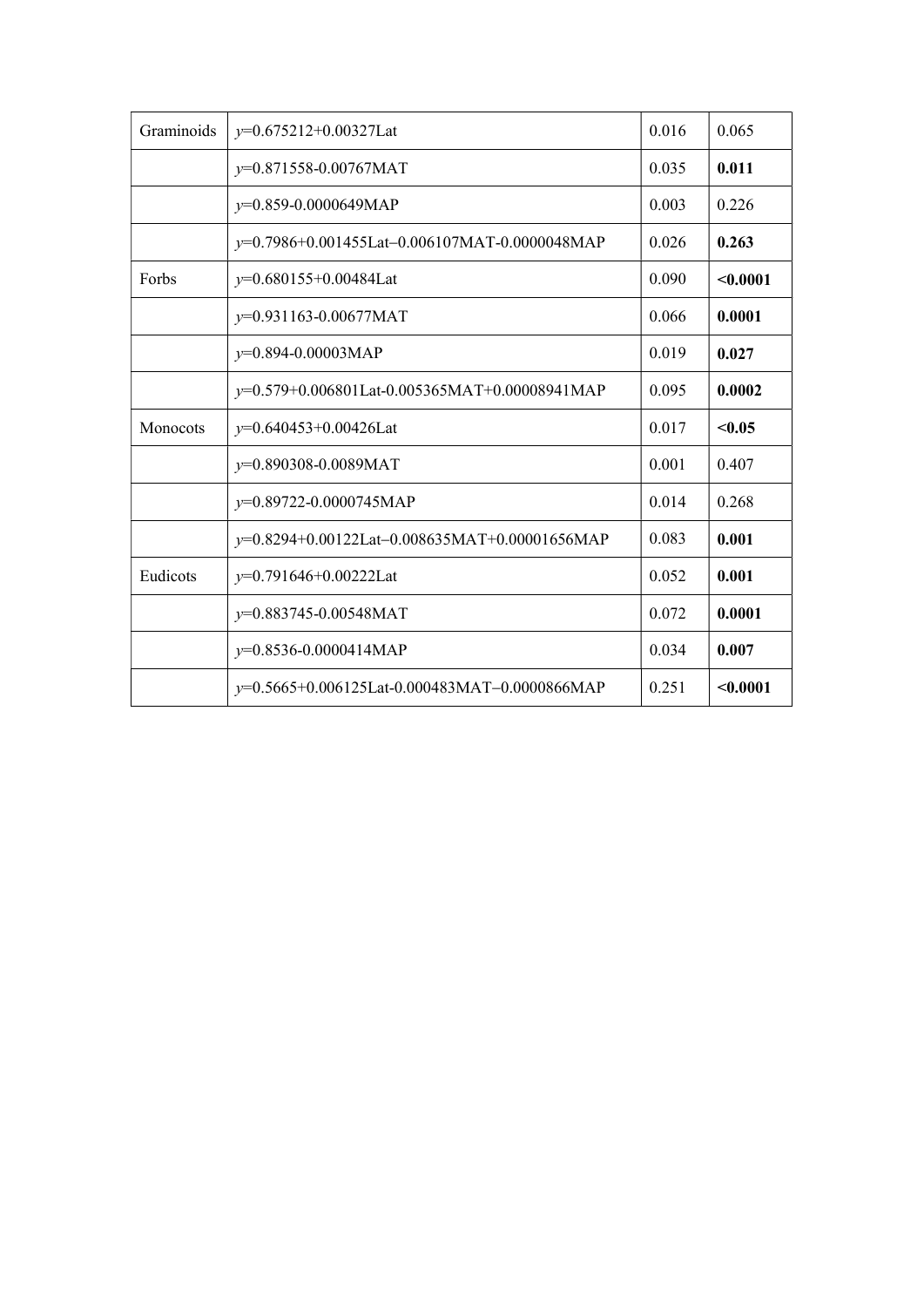## Literature Cited

- 1. Aerts R, Cornelissen JHC, van Logtestijn REP, Callaghan TV. 2007. Climate change has only a minor impact on nutrient resorption parameters in a high-latitude peatland. Oecologia 151:132-139.
- 2. Allison SD, Vitousek PM. 2004. Rapid nutrient cycling in leaf litter from invasive plants in Hawai'i. Oecologia 141:612-619.
- 3. Bertiller MB, Mazzarino MS, Carrera AL, Diehl P, Satti PE, Gobbi MC, Sain CL. 2006. Leaf strategies and soil N across a regional humidity gradient in Patagonia. Oecologia 148:612-624.
- 4. Bertiller MB, Sain CL, Carrera AL, Vargas DN. 2005. Patterns of nitrogen and phosphorus conservation in dominant perennial grasses and shrubs across an aridity gradient in Patagonia, Argentina. Journal of Arid Environments 62:209-223.
- 5. Bilgin A, Yalcin E, Kutbay HG, Kok T. 2004. Foliar N and P dynamics of Heracleum platytaenium (Apiaceae) in relation to edaphic charcteristics along an elevation gradient in northern Turkey. Annales Botanici Fennici 41:85-93.
- 6. Bowman WD, Theodose TA, Fisk MC. 1995. Physiological and production responses of plant growth forms to increases in limiting resources in alpine tundra: implications for differential community response to environmental change. Oecologia 101:217-227.
- 7. Cakir YB, Ozbucak T, Kutaby HG, Kilic D, Bilgin A, Huseyinova R. 2010. Nitrogen and phosphorus resorption in a salt marsh in northern Turkey. Turkey Journal of Botany 34:311-322.
- 8. Campanella MV, Bertiller MB. 2008. Plant phenology, leaf traits and leaf litterfall of contrasting life forms in the arid Patagonian Monte, Argentina. Journal of Vegetation Science 19:75-85.
- 9. Campanella MV, Bertiller MB. 2011. Is N-resorption efficiency realted to secondary compounds and leaf longevity in coexisting plant species of the arid Patagonian Monte, Argentina? Austral Ecology 36:395-402.
- 10. Carrera AL, Sain CL, Bertiller MB. 2000. Pattern of nitrogen conservation in shurbs and grasses in the Ptagonian Monte, Argentina. Plant Soil 224:185-193.
- 11. Cartaxana P, Catarino F. 2002. Nitrogen resorption from senescing leaves of three salt marsh plant species. Plant Ecology 159:95-102.
- 12. Chapin FS, Shaver GR. 1989. Differences in growth and nutrient use among Arctic plant growth forms. Functional Ecology 3:73-80.
- 13. Demars BG, Boerner REJ. 1997. Foliar Phosphorus and Nitrogen Resorption in Three Woodland Herbs of Contrasting Phenology. Castanea 62:43-54.
- 14. Distel RA, Moretto AS, Didone NG. 2003. Nutrient resorption from senescing leaves in two stipa species native to central Argentina. Austral Ecology 28:210-215.
- 15. Dordas CA, Sioulas C. 2009. Dry matter and nitrogen accumulation, partitioning, and retranslocation in safflower (Carthamus tinctorius L.) as affected by nitrogen. Field Crops Research 110:35-43.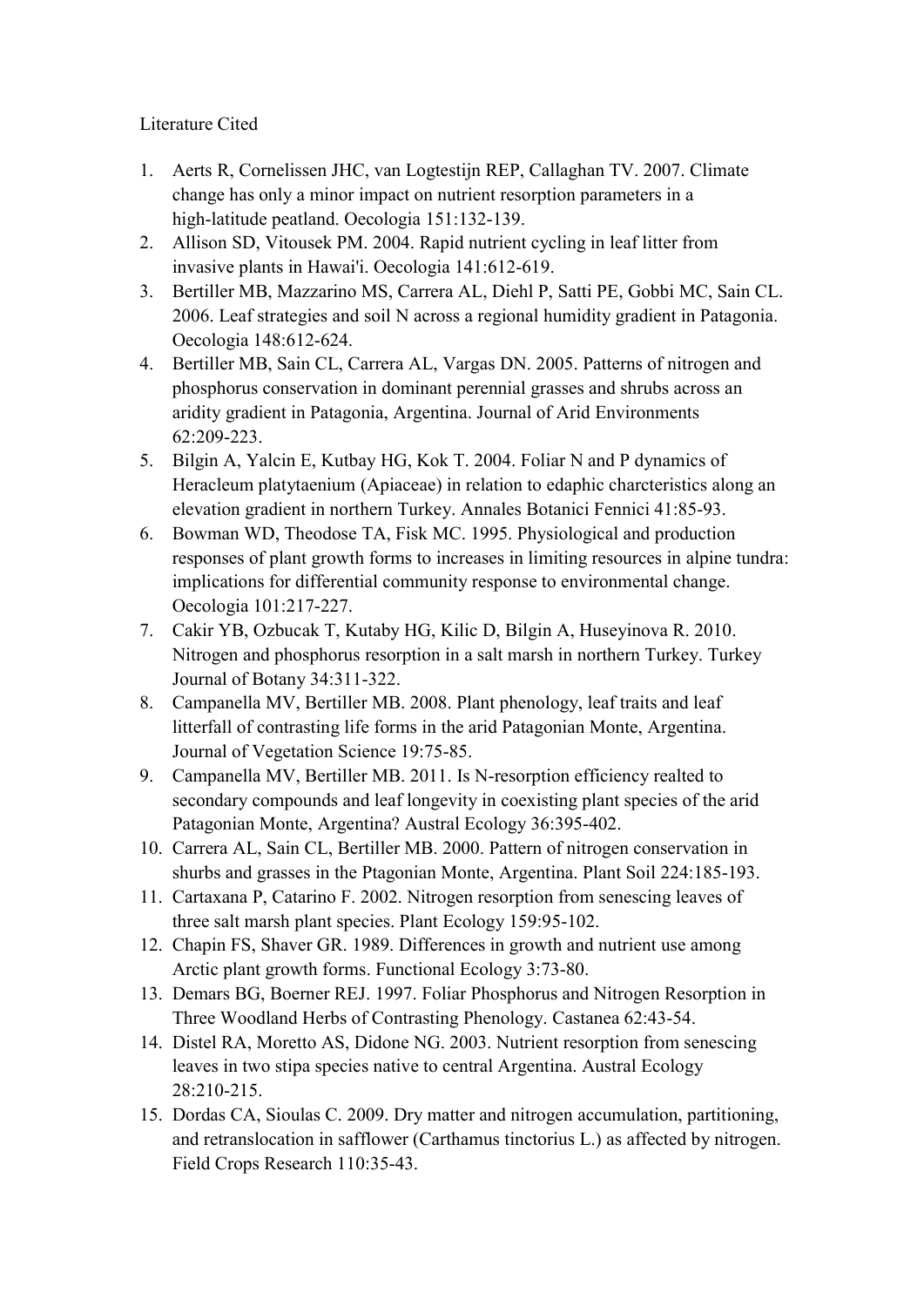- 16. Freschet GT, Cornelissen JHC, van Logtestijn RSP, Aerts R. 2010. Substantial nutrient resorption from leaves, stems and roots in a subarctic flora: what is the link with other resource economics traits? New Phytologist 186:879-889.
- 17. Guo C, Cai JY, Qi J, Zhou HY, Li M, Hu QW. 2016. Nitrogen and phosphorus resorption of six dominant plant species in Poyang lake wetlands. Chinese Journal of Ecology 35:692-697.
- 18. Gursoy S, Kutbay HG, Kilic DD, Huseyinova R, Bilgin A, Yilmaz H. 2013. Nitrogen and phosphorus resorption in two wetland macrophytes. Parkistan Journal of Botany 45:1707-1714.
- 19. Gusewell S. 2005. Nutrient resorption of wetland graminoids is related to the type of nutrient limitation. Functional Ecology 19:344-354.
- 20. Huang JY, Yu HL, Wang B, Li LH, Xiao GJ, Yuan ZY. 2012. Nutrient resorption based on different estimations of five perennial herbaceous species from the grassland in inner Mongolia, China. Journal of Arid Environments 76:1-8.
- 21. Hobbie S, Gough L. 2002. Foliar and soil nutrients in tundra on glacial landscapes of contrasting ages in northern Alaska. Oecologia 131:453-462.
- 22. Jach-Smith LC, Jackson RD. 2015. Nitrogen conservation decreases with fertilizer addition in two perennial grass cropping systems for bioenergy. Agriculture, Ecosystems and Environment 204:62-71.
- 23. Jiang CM, Yu GR, Li YN, Cao GM, Yang ZP, Sheng WP, Yu WT. 2012. Nutrient resorption of coexistence species in alpine meadow of the Qinghai-Tibetan Plaeau explain plant adaptation to nutrient-poor. Ecological Engineering 44:1-9.
- 24. Kazakou E, Garnier E, Navas ML, Roumet C, Collin C, Laurent G. 2007. Components of nutrient residence time and the leaf economics spectrum in species from Mediterranean old-fields differing in successional status. Functional Ecology 21:235-245.
- 25. Lawniczak AE. Nitrogen, phosphorus, and Potassium resorption efficiency and proficiency of four emergent Macrophytes from nutrient-rich wetlands. 2011. Polish Journal of Environmental Studies 20:1227-1234.
- 26. Li L, Gao XP, Li XY, Lin LS, Zeng FJ, Gui DW, Lu Y. 2016. Nitrogen (N) and phosphorus (P) resorption of two dominant alpine perennial grass species in response to contrasting N and P availability. Environmental and Experimental botany 127:37-44.
- 27. Li LJ. Zeng DH, Mao R, Yu ZY. 2012. Nitrogen and phosphorus resorption of Artemisia scoparia, Chenopodium acuminatum, Cannabis sativa, and Phragmites communis under nitrogen and phosphorus additions in a semi-arid grassland, China. 2012. Plant soil Environment 58:446-451.
- 28. Li X, Liu J, Fan J, Ma Y, Ding S, Zhong Z, Wang D. 2015. Combined effects of nitrogen addition and litter manipulation on nutrient resorption of Leymus chinensis in a semi-arid grassland of northern China. Plant Biology 17:9-15.
- 29. Li YH, Han GD, Wang Z, Wang ZW, Zhao ML, Wang SRN. 2015. Nitrogen resorption efficiency of perennial plant decreases with warming and nitrogen addition in desert steppe. Acta Ecologica Sinica 35:5948-5956.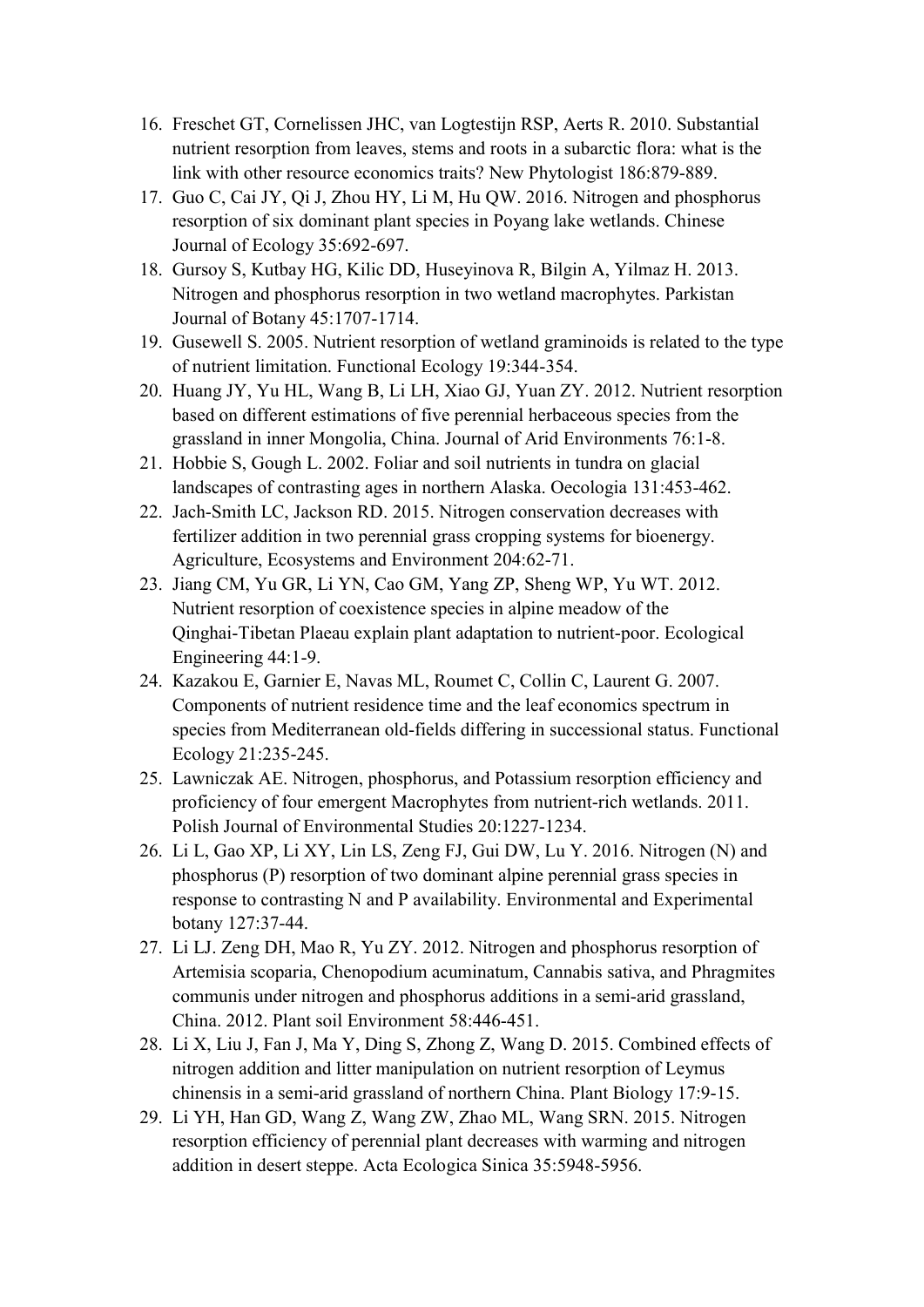- 30. Liang DF, Zhang JJ, Zhang ST. 2015. Patterns of nitrogen resorption in functional groups in a Tibetan alpine meadow. Folia Geobotanica 50:267-274.
- 31. Liu CC, Liu YG, Guo K, Wang SJ, Yang Y. 2014 Concentrations and resorption patterns of 13 nutrients in different plant functional types in the karst region of south-western China. Annals of Botany 113:873-885.
- 32. Lv XT, HanXG. Nutrient resorption responses to water and nitrogen amendment in semi-arid grassland of Inner Mongolia, China. 2010. 327:481-491.
- 33. Lv XT, Cui Q, Wang QB, Han XG. 2011. Nutrient resorption response to fire and nitrogen addition in a semi-arid grassland. Ecological Engineering 37:534-538.
- 34. Lv XT, Reed SC, Yu Q, Han XG. 2016. Nutrient resorption helps drive intra-specific coupling of foliar nitrogen and phosphorus under nutrient-enriched conditions. Plant Soil 398:111-120.
- 35. Mazzarino MJ, Bertiller M, Schlichter T, Gobbi M. 1998. Nutrient cycling in Patagonian ecosystems. Ecologia Austral 8:15.
- 36. Mao R, Song CC, Zhang XH, Wang XW, Zhang ZH. 2013. Response of leaf, sheath and stem nutrient resorption to 7 years of N addition in freshwater wetland. Plant Soil 364:385-394.
- 37. Mao R, Zeng DH, Zhang XH, Song CC. 2015. Response of plant nutrient resorption to phosphorus addition in freshwater marsh of Northeast China. Scientific Reports 5:8097.
- 38. Mao W, Li Y, Cui J, Zuo X, Zhao X. 2011. Variations in folia nutrient resorption eficiency of different plant growth forms in a temperate sandy grassland. Polish Journal of Ecology 59:355-365.
- 39. Oyarzabal M, Paruelo JM, Pino F, Oesterheld M, Lauenroth WK. 2008. Trait differences between grass species along a climatic gradient in South and North America. Journal of Vegetation Science 19:183-192.
- 40. Pastor-Pastor A, Gonzalez-Paleo L, Vilela A, Ravetta D. 2015. Age-related changes in nitrogen resorption and use efficiency in the perennial new crop Physaria mendocina (Brassicaceae). Industrial Crops and Products. 65:227-232.
- 41. Peri PL, Lasagno RG. 2010. Biomass, carbon and nutrient storage for dominant grasses of cold temperate steppe grasslands in southern Patagonia, Argentina. Journal of Arid Environments 74:23-34.
- 42. Quested H, Press M, Callaghan T, Cornelissen H. 2002. The hemiparasitic angiosperm Bartsia alpina has the potential to accelerate decomposition in sub-arctic communities. Oecologia 130:88-95.
- 43. Ratnam J, Sankaran M, Hanan NP, Grant RC, Zambatis N. 2008. Nutrient resorption patterns of plant functional groups in a tropical savanna: variation and functional significance. Oecologia 157:141-151.
- 44. Ren LY, Yuan ZY, Wang HY, Wen ZJ. 2005. Nitrogen resorption of three life-forms (trees, shrubs and grasses) in the semi-arid region of North China. Acta Botany Boreal.-Occident. Sinica 25:497-502.
- 45. Richardson SJ, Allen RB, Doherty JE. 2008. Shifts in leaf N : P ratio during resorption reflect soil P in temperate rainforest. Functional Ecology 22:738-745.